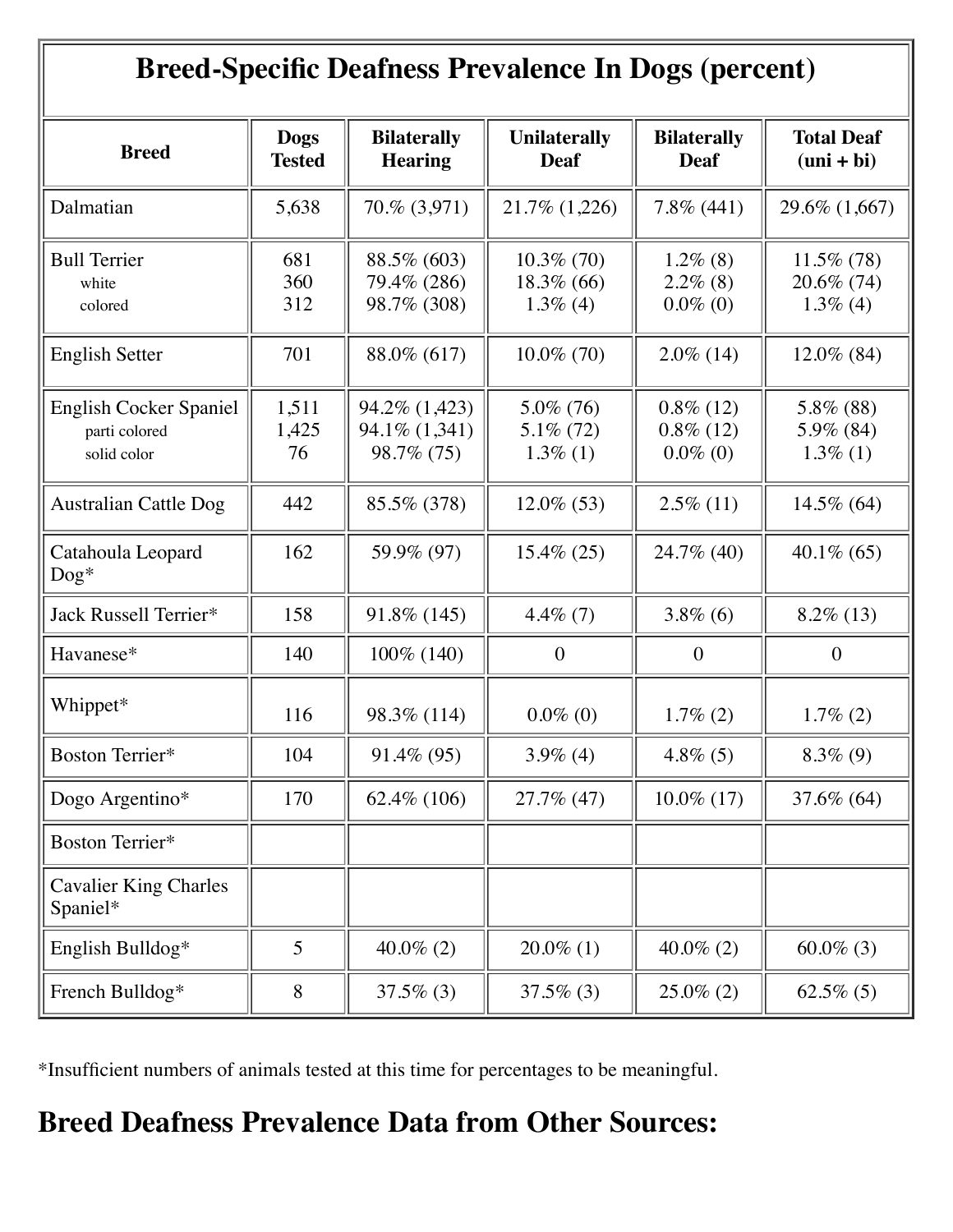1. Dalmatians (UK)  $N = 1,234$  $U = 13.1\%$  $D = 5.3\%$  $TD = 18.4\%$ 2. Dalmatians (Switzerland)  $N = 575$  $U = 9.4\%$  $D = 7.1\%$  $TD = 16.5\%$ 3. Dalmatians (Germany)  $N = 1,899$  $U = 12.2\%$  $D = 7.4\%$  $TD = 19.6\%$ 4. Border Collies (UK)  $N = 4,143$  $U = 2.0\%$  $D = 0.4\%$  $TD = 2.4\%$ 5. Border Collies (UK)  $N = 2,597$  $U = 2.3\%$  $D = 0.5\%$  $TD = 2.8\%$ 6. Australian Stumpy-tail Cattle Dogs (Australia)  $N = 315$  $U = 12.4\%$  $D = 5.4%$  $TD = 17.8\%$ 7. Australian Cattle Dogs (Australia)  $N = 899$  $U = 7.5\%$  $D = 3.3%$  $TD = 10.8\%$ 8. Jack Russell Terriers (US)  $N = 1,009$  $U = 3.57\%$  $D = 0.5%$  $TD = 4.07\%$ Source Publications:

- 1. Wood J, Lakhani K. 1997. *Vet J* 154:121-33.
- 2. Muhle AD et al. 2002. *Vet J* 163:311-8.
- 3. Juraschko K et al. 2003. *Vet J* 166:164-9.
- 4. DeRisio L et al. 2011. *Vet J* 188:286-90.
- 5. Platt S et al. 2006. *J Vet Intern Med* 20:1355-62.
- 6. Sommerlad S et al. 2010. *PLoS One* 5:e13364.
- 7. Sommerlad SF et al. 2012. *BMC Vet Res* 8:1-16.
- 8. Comito B, Knowles KE, Strain GM. 2012. *Vet J* 193:404-7.